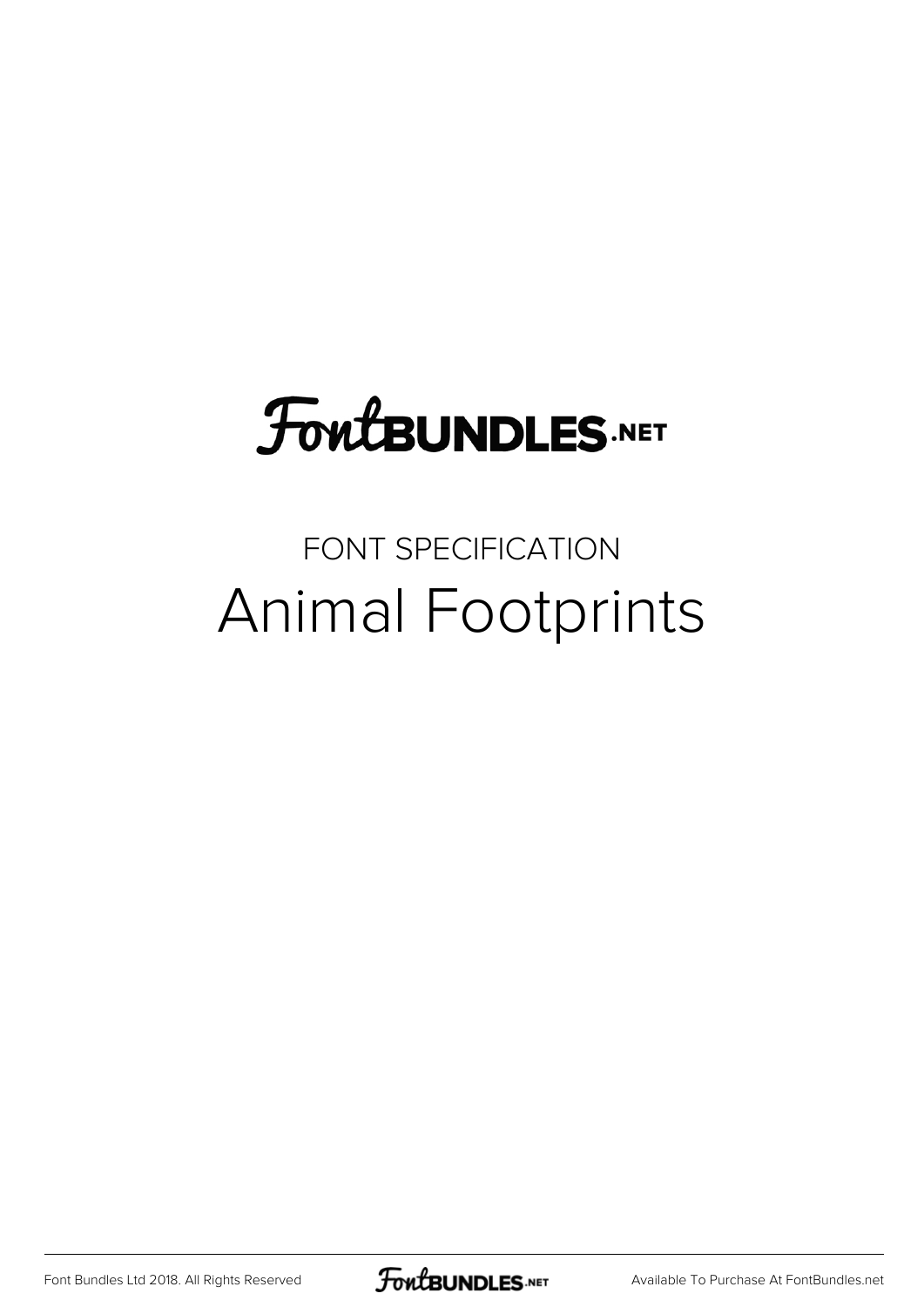#### Animal Footprints - Regular

**Uppercase Characters** 

# ABCDEFGHIJKLMNOPQR9TU VWXVZ

Lowercase Characters

# abodefghijklmnopqrstuvwxyz

**Numbers** 

### 0123456789

Punctuation and Symbols



All Other Glyphs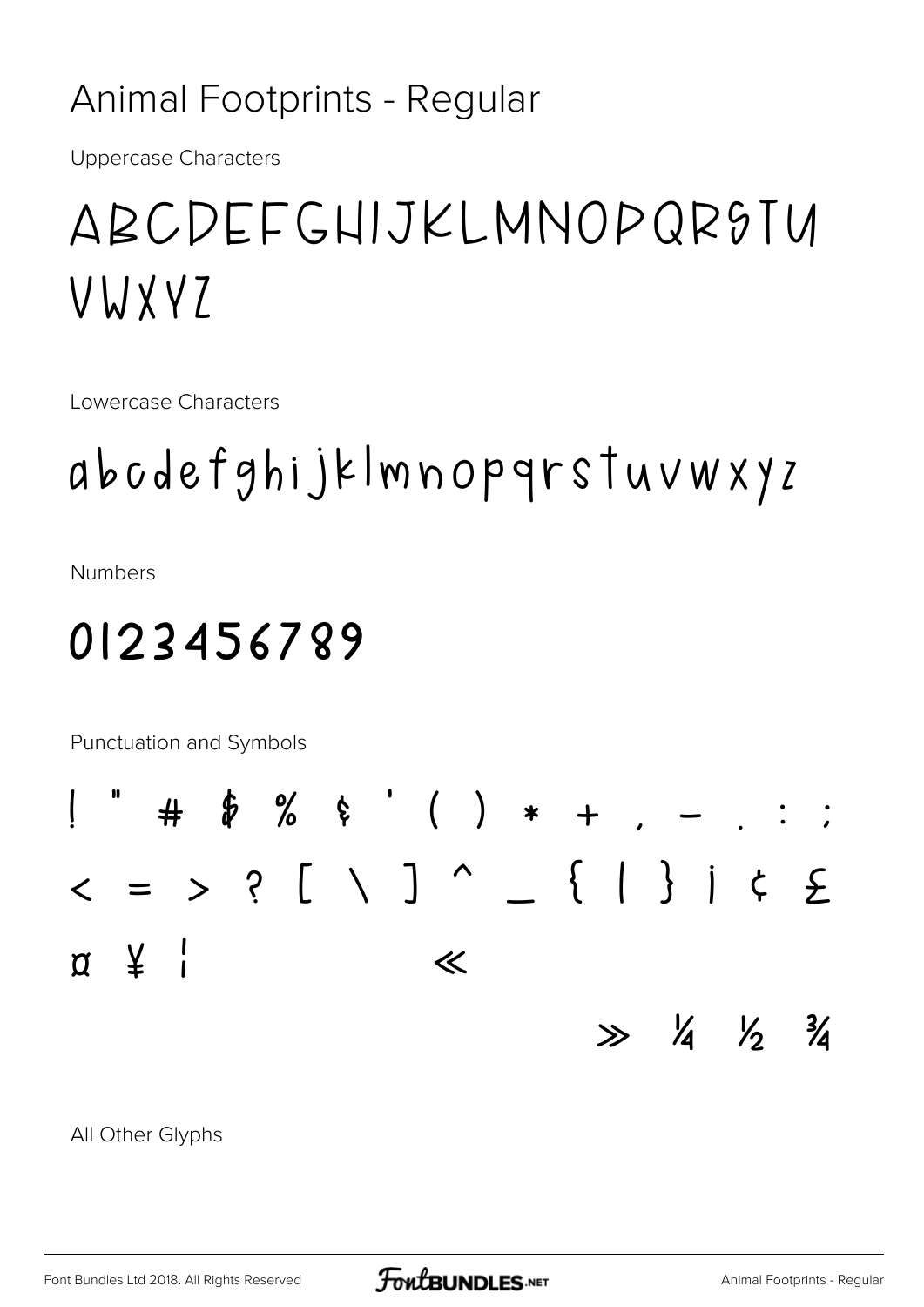# À Á Â Ã Ä Å Æ Ç È É Ê Ë Ì Í Î Ï Ð Ñ Ò Ó Ô Õ Ö Ø Ù Ú Û Ü Ý Þ ß à á â ã ä å æ ç è é ê ë ì í î ï ð ñ ò ó ô õ

ö ÷ ø ù ú û ü ý þ